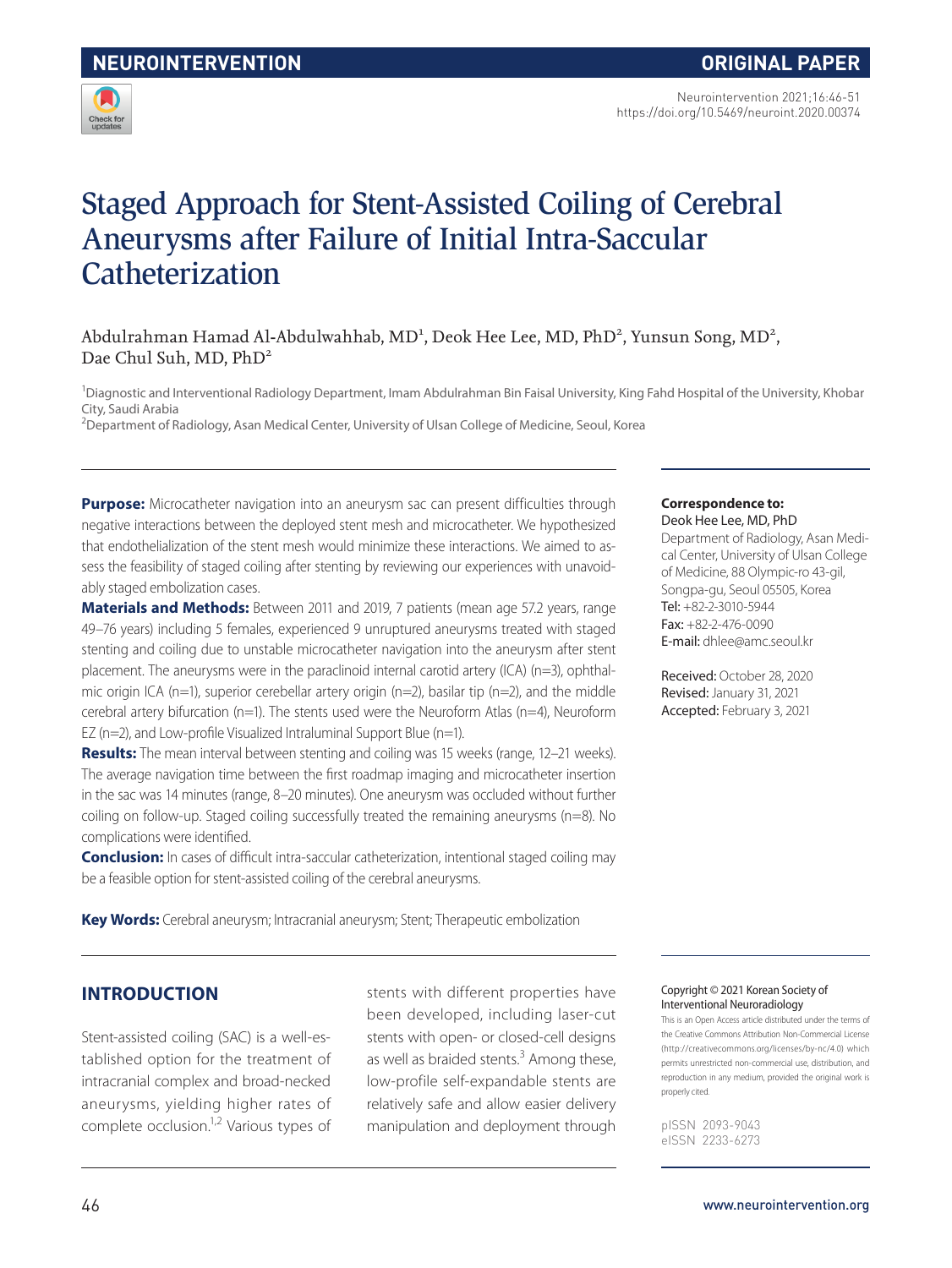## tortuous vessels.4,5

Treatment with SAC may occasionally show intra-procedural difficulties due to restriction in the swift navigation of the coil delivery microcatheter through the stent lumen and the entry of aneurysmal sac; this may increase the procedural difficulty and subsequently increase the procedure risk. Although the incidence of procedural abortion due to this mechanism is decreasing, intra-procedural technical difficulties may still be encountered as a result.

We hypothesized that such navigation difficulties would be minimized if the stent was covered with a neo-intima layer and fixed into the vessel wall after a certain time. Thus, the purpose of this study was to evaluate the feasibility of staged coiling in cases involving initial failure of intra-saccular aneurysm catheterization during SAC.

# **MATERIALS AND METHODS**

### **Patient population**

The local Instituational Review Board of Asan Medical Center approved this retrospective study based on a prospectively collected database. We reviewed the data on all patients with intracranial aneurysms who underwent staged SAC embolization procedures between July 2011 to December 2019. The multistage approach was defined as a stepwise procedure in which the stent was initially deployed without coiling and complete embolization was performed later in a separate session.

We included 7 patients with 9 unruptured aneurysms. Patient data, including clinical presentation, radiological evaluation, and postoperative assessment, were obtained from the database connected to the electronic medical record system. Patients' demographic features, including age and sex, aneurysmal location, and size were collected (Table 1). All aneurysms were analyzed based on the 3D reconstruction. The largest aneurysm diameter was measured in millimeters and categorized as small (<7 mm), medium (7–12 mm), large (>12–25 mm), and giant (>25 mm), according to the groups proposed by the International Study on Unruptured Intracranial Aneurysms (ISUIA).6

## **Procedure**

Informed consent was obtained from all patients before the

| Case<br>number  | Age $(y)$ /<br>Sex | Symptoms at<br>presentation | Type of<br>aneurysm  | Aneurysm<br>sized<br>according<br>to ISUIA | Location of<br>aneurysm           | Stent              | Time interval<br>between<br>staging<br>procedures | Time from initial<br>road map to<br>first coil packing<br>(2nd procedure) | Time from stent<br>insertion to the<br>final run (1st<br>procedure) |
|-----------------|--------------------|-----------------------------|----------------------|--------------------------------------------|-----------------------------------|--------------------|---------------------------------------------------|---------------------------------------------------------------------------|---------------------------------------------------------------------|
|                 | 49/F               | Headache                    | Saccular<br>aneurysm | Small,<br>6 mm<br>$5 \, \mathrm{mm}$       | Paraclinoid<br>ICA X <sub>2</sub> | Neuroform<br>EZ    | 12 wk                                             | 16 min                                                                    | 39 min                                                              |
| $\overline{2}$  | 50/F               | Headache                    | Saccular<br>aneurysm | Small,<br>4 mm                             | Ophthalmic<br><b>ICA</b>          | Neuroform<br>EZ    | 16 wk                                             | $20 \text{ min}$                                                          | 41 min                                                              |
| 3               | 65/M               | Headache                    | Saccular<br>aneurysm | Small,<br>3 mm                             | <b>SCA</b>                        | LVIS blue          |                                                   |                                                                           | $35 \text{ min}$                                                    |
| $\overline{4}$  | 61/F               | Incidentally<br>discovered  | Saccular<br>aneurysm | Small,<br>7 mm                             | Paraclinoid<br>ICA                | Neuroform<br>Atlas | 14 wk                                             | 8 min                                                                     | 31 min                                                              |
| 5               | 62/F               | Headache                    | Saccular<br>aneurysm | Medium,<br>$12 \text{ mm}$                 | Basilar tip                       | Neuroform<br>Atlas | 21 wk                                             | 13 min                                                                    | 34 min                                                              |
| $6\overline{6}$ | 76/M               | Right-side<br>weakness      | Saccular<br>aneurysm | Small,<br>7 mm                             | <b>MCA</b><br>bifurcation         | Neuroform<br>Atlas | 18 wk                                             | $16$ min                                                                  | 28 min                                                              |
| 7               | 49/F               | Headache                    | Saccular<br>aneurysm | Small,<br>6 mm<br>4 mm                     | Basilar tip<br>and SCA            | Neuroform<br>Atlas | 12 wk                                             | $10 \text{ min}$                                                          | $31$ min                                                            |

#### **Table 1. Clinical demography and procedures of staged stent-assisted coiling embolization in 7 patients**

The parameters of these cases include patient demographics, clinical symptoms, aneurysm morphology and location, name of stent used, technical considerations during the procedures, and follow-up times for the two procedures.

M, male; F, female; ISUIA, International Study of Unruptured Intracranial Aneurysms; ICA, the internal carotid artery; SCA, the superior cerebellar artery; MCA, the middle cerebral artery; LVIS, Low-profile Visualized Intraluminal Support device.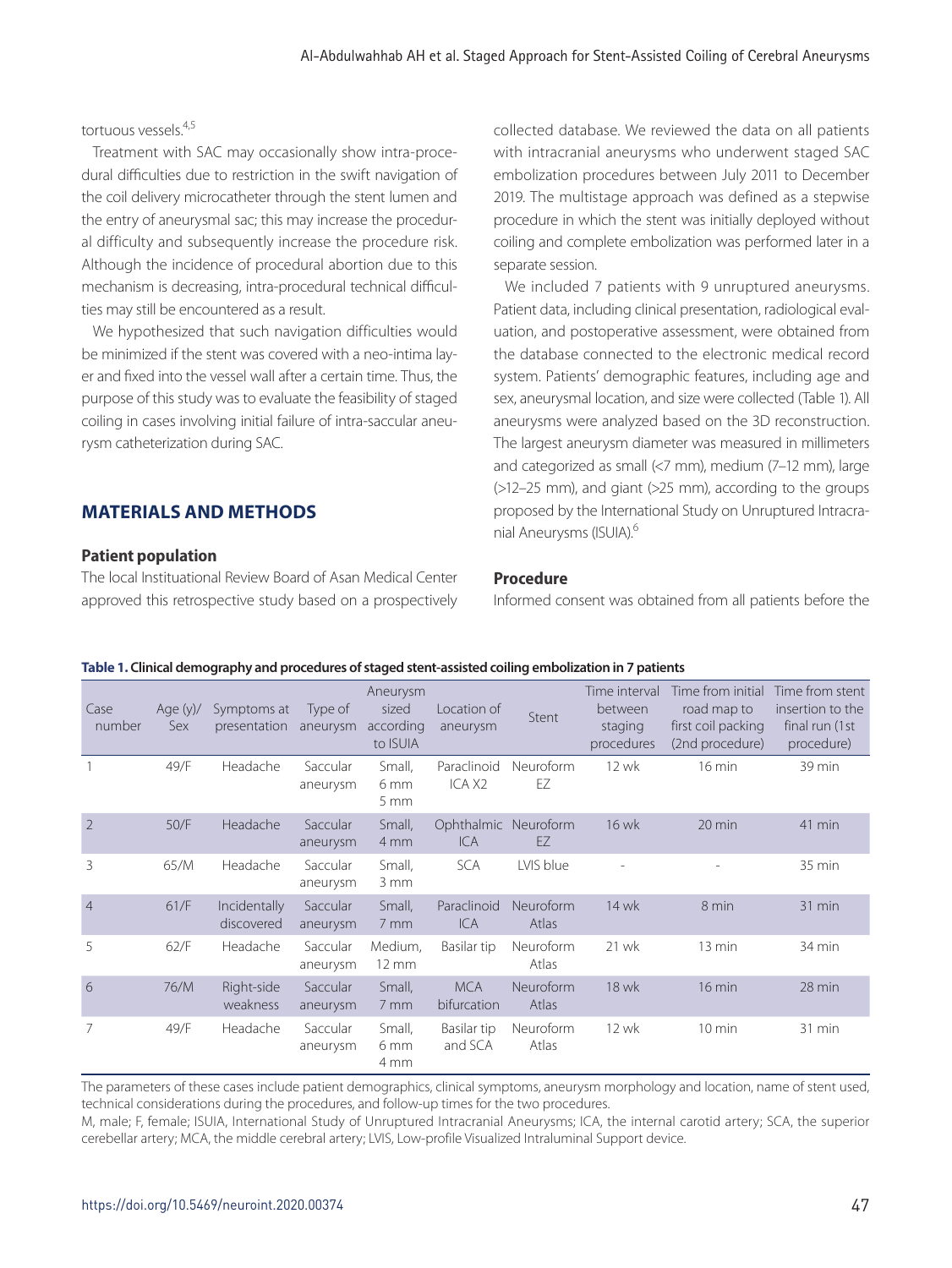procedure. The patients were on dual antiplatelet therapy from at least 5–7 days before the operation (acetylsalicylic acid 100 mg daily and clopidogrel 75 mg daily without loading doses). After stenting, the patients continued to receive the dual antiplatelet therapy (aspirin and clopidogrel daily) for at least 2 months. Thereafter, daily intake of aspirin continued for at least 4–6 months unless contraindicated.

All endovascular procedures were performed under general anesthesia. Baseline serum activated coagulation time (ACT) was estimated after inserting the 6-F sheath, usually *via* the right common femoral artery access, and intravenous heparin was administered to achieve an ACT 1.5 to 2 times that of the baseline value depending on the patient's weight (50–70U/kg), as per hospital protocol. A 6-F guiding catheter was flushed with continuous heparinized saline and placed around the petrous-cavernous internal carotid artery (ICA) or distal V2 segments of the vertebral artery, depending on the aneurysm location.

The technical methods for all stents were similar. All stents were advanced with appropriate microcatheters and deployed across the aneurysmal neck. We used self-expandable intracranial stents, including Neuroform Atlas (Stryker Neurovascular, Fremont, CA, USA), Neuroform EZ (Stryker Neurovascular), and Low-profile Visualized Intraluminal Support (LVIS) device blue (Microvention, Tustin, CA, USA).

All stents were deployed successfully and covered the aneurysmal neck. Next, we navigated into the stent lumen with a J-shaped micro-guidewire (Traxcess; Microvention) tip and a microcatheter (Excelsior SL10; Stryker Neurovascular) to minimize the interaction between the micro-guidewire and stent mesh. In cases showing technical difficulty in the catheterization of the aneurysm sac even after our best technical effort, we aborted the procedure to avoid arterial damage and deformation of the deployed stent.

We scheduled the following embolization session after a minimum of 3 months. The second session followed the same procedural preparation. Under the guidance of road maps, we advanced the microwire-guided microcatheter to the target aneurysm, crossing the already deployed stent mesh using a cell-through technique, and performed confirmatory microcatheter tip stabilization within the intra-saccular aneurysm. We then filled the aneurysmal sac with coils of different sizes until complete occlusion was observed on angiograms.

#### **Data analysis**

Since the procedural duration could be a good surrogate indicator of procedural difficulty, we estimated the times required for both the first stenting and the subsequent coiling stage procedures. Considering the retrospective nature of this study, accurate measurement of the procedural duration was not possible; however, we attempted to estimate the time as consistently as possible. The procedure time was calculated as the time taken for the microcatheter navigation into the aneurysm sac in the second-stage procedure, starting from the acquisition of the first roadmap image right after guiding catheter positioning until the insertion of the first frame coil. For the first stent staging procedure, we roughly estimated the time from stent insertion within the target vessel to the final angiogram.

We analyzed the causes of microcatheter resistance in crossing the stent, including anatomical and technical factors. We classified stent patency based on radiological outcome after stent deployment as complete stent patency or total or partial occlusion at the staged stent. We defined total occlusion when the anterograde flow showed complete obliteration, while partial occlusion was defined as when the anterograde flow was diminished but did not reach total obliteration. On other hand, complete stent patency was defined as complete anterograde flow within the stented vessel with no occlusion.

Data on complications such as thromboembolic events, defined as the clinical development of a temporary or permanent neurological deficit during or after the operation, and the findings of confirmatory imaging examinations, including magnetic resonance imaging (MRI) with diffusion-weighted image sequences, were obtained for assessment. Other complications, such as intra-procedural aneurysm rupture, hemorrhagic complications, and dissections, were also evaluated in both the initial and secondary stages of the procedures. Additionally, 90-day clinical outcomes were measured using the modified Rankin score (mRS), with favorable and unfavorable outcomes defined as scores of 0–2 and 3–6, respectively.

Statistical analysis was performed using IBM SPSS Statistics for Windows, version 20.0 (IBM Corp., Armonk, NY). Variables were expressed as median values (interquartile range). Kruskal–Wallis H tests for cross-tabulation were used to investigate the differences in time required to perform the 2 procedures, with P<0.05 defined as the criterion for statistical significance.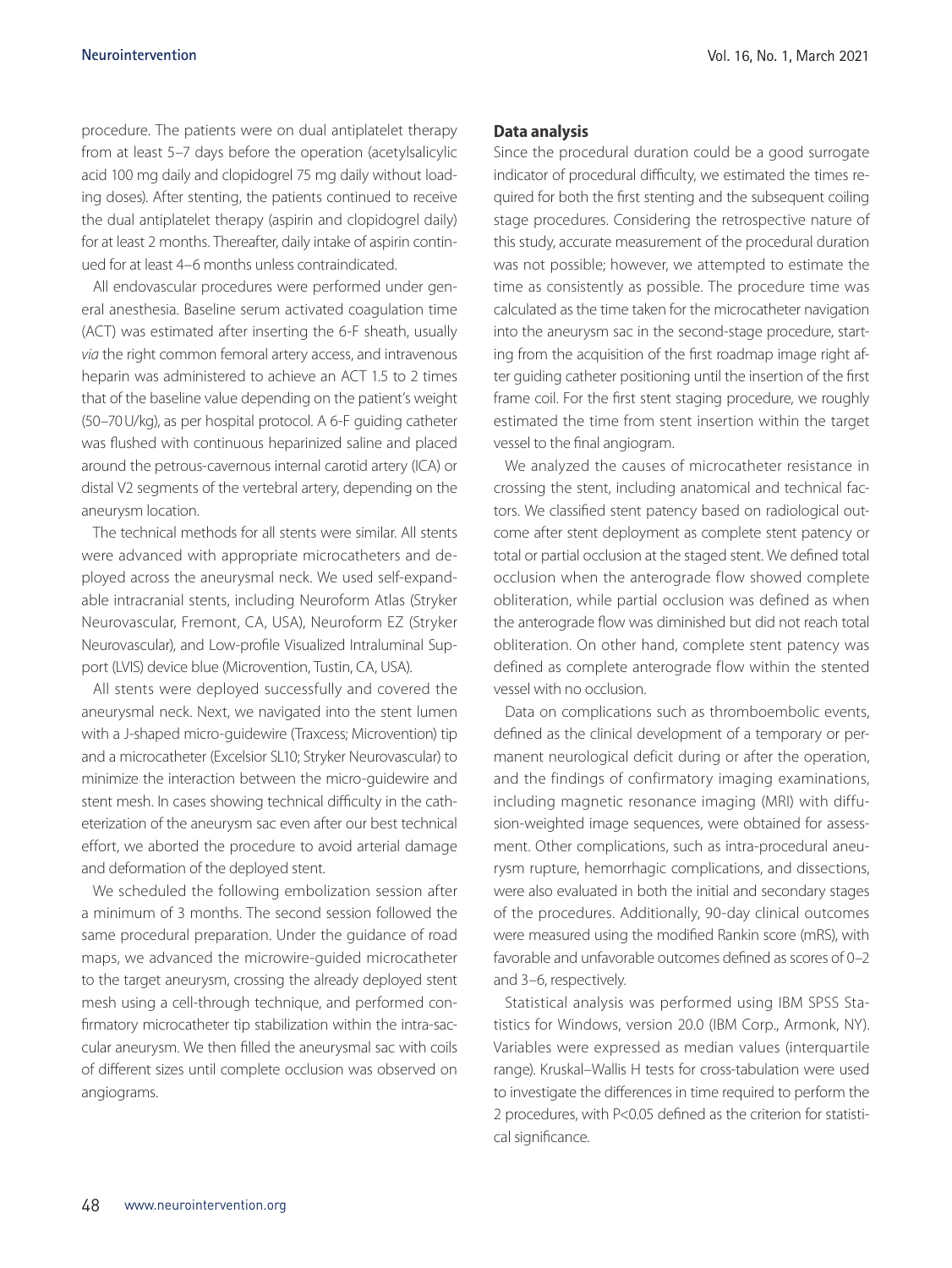## **RESULTS**

The patients' mean age was 57.2 years (range, 49–76 years); there were 5 females and 2 males (female-to-male ratio, 5:2). The clinical presentations at the time of presentation included headache (n=5) and right-side weakness (n=1), while 1 patient was asymptomatic (n=1).

The aneurysms were located in the paraclinoid ICA ( $n=3$ ), ophthalmic origin ICA (n=1), superior cerebellar artery (SCA) origin basilar artery (n=2), basilar tip (n=2), and middle cerebral artery (MCA) bifurcation (n=1) (Table 1). The location of the aneurysms can be classified as a side aneurysm ( $n=6$ ; paraclinoid ICA, ophthalmic ICA origin, superior cerebellar artery origin basilar artery aneurysms) or a bifurcation aneurysm (n=3; basilar tip and MCA bifurcation aneurysms). Furthermore, the aneurysms were located in the greater curvature side of a parent artery curve (n=6; ophthalmic ICA origin, basilar tip X2, paraclinoid ICA X2, superior cerebellar artery origin basilar artery aneurysms) and located in the lesser curvature of the parent artery (n=3; paraclinoid ICA, SCA origin basilar artery aneurysm and MCA bifurcation aneurysms).

We utilized self-expandable intracranial stents, including an open stent such as the Neuroform Atlas (n=4) and Neuroform EZ (n=2), and a closed stent such as the LVIS blue (n=1). One patient with a LIVS blue stent showed total aneurysm resolution due to the flow diverter effect.

The mean interval between stent staging and the complete coiling procedure was 15 weeks (range, 12–21 weeks). In our study, successful stent deployment in the target artery was achieved in all cases involving staged stent procedures with complete flow patency (7/7, 100%). We used Excelsior SL-10 (Stryker, Kalamazoo, MI, USA) as the primary microcatheter. As per the location of each aneurysm in relation to the parent artery, the microcatheter's shape was used as primary curves (straight, 45, 90, and J shapes), or modified microcatheter tip curves by steaming to conform to the shape of the aneurysm sac opening. We used primary curved 45 ( $n= 2$ ), primary curved 90 (n=1), primary curved J shaped (n=1), and straight tip (n=1), and the rest used a steam complex microcatheter tip curve (n=4).

We observed smooth navigation and great stability of the coil delivery microcatheter into the aneurysmal sac in the coiling stage, and that less time was required compared to that required for stent staging. Moreover, the mean estimated time between the first roadmap of the target vessel to the delivered microcatheter within the aneurysmal sac, crossing the stent mesh, was 14 minutes (range, 8–20 minutes) compared to a mean time of 34 minutes (range, 28–41 minutes) for the stenting procedure to access the stent mesh before procedure termination (P=0.017). No periprocedural thromboembolic events or intracranial hemorrhage were observed during intraoperative assessments or immediate postoperative MRI.

The remaining aneurysms showed complete coiling without any technical difficulties and no long-term complications. No residual or recanalized aneurysms were identified during magnetic resonance angiography follow-up. All patients had a favorable mRS (0–2) at discharge and at follow-up.

## **DISCUSSION**

SAC is considered to be an effective method for endovascular treatment of intracranial aneurysms, with low rates of intraoperative and clinical complications. SAC of intracranial aneurysms is performed as a single- or multistage procedure based on the intraoperative circumstances or personal preference.<sup>7</sup> However, only a few studies have described a multistage approach.<sup>1,7-9</sup>

In staged procedures, the stent is first deployed across the aneurysm neck and left to endothelialize for up to 12 weeks before the patient can undergo coil embolization. This staging ensures greater stability and less movement of the stent during coil packing. Moreover, the choice of intracranial stenting was mostly based on operator preference, compatibility with the delivered microcatheter, and the status of the vascular anatomy, which can improve navigability and ease of stent deployment.<sup>9</sup> The results of our study revealed that multistage procedures were applicable to intracranial aneurysms that may present difficulties in establishing microcatheter stability, either for a cross stent or while creating a position for coil packing or for stent movement when struggling to pass the microcatheter through the stent struts. We did not observe any complications associated with this approach and achieved good clinical and radiological outcomes. We believe that the time between the staged stenting and completion of the coiling procedure allowed the stent to be in a stable position to prevent unavoidable movement by enhancing endothelialization and platelet activation. This enhancement may further stabilize the stent mesh against the wall, providing safer microcatheter manipulation and re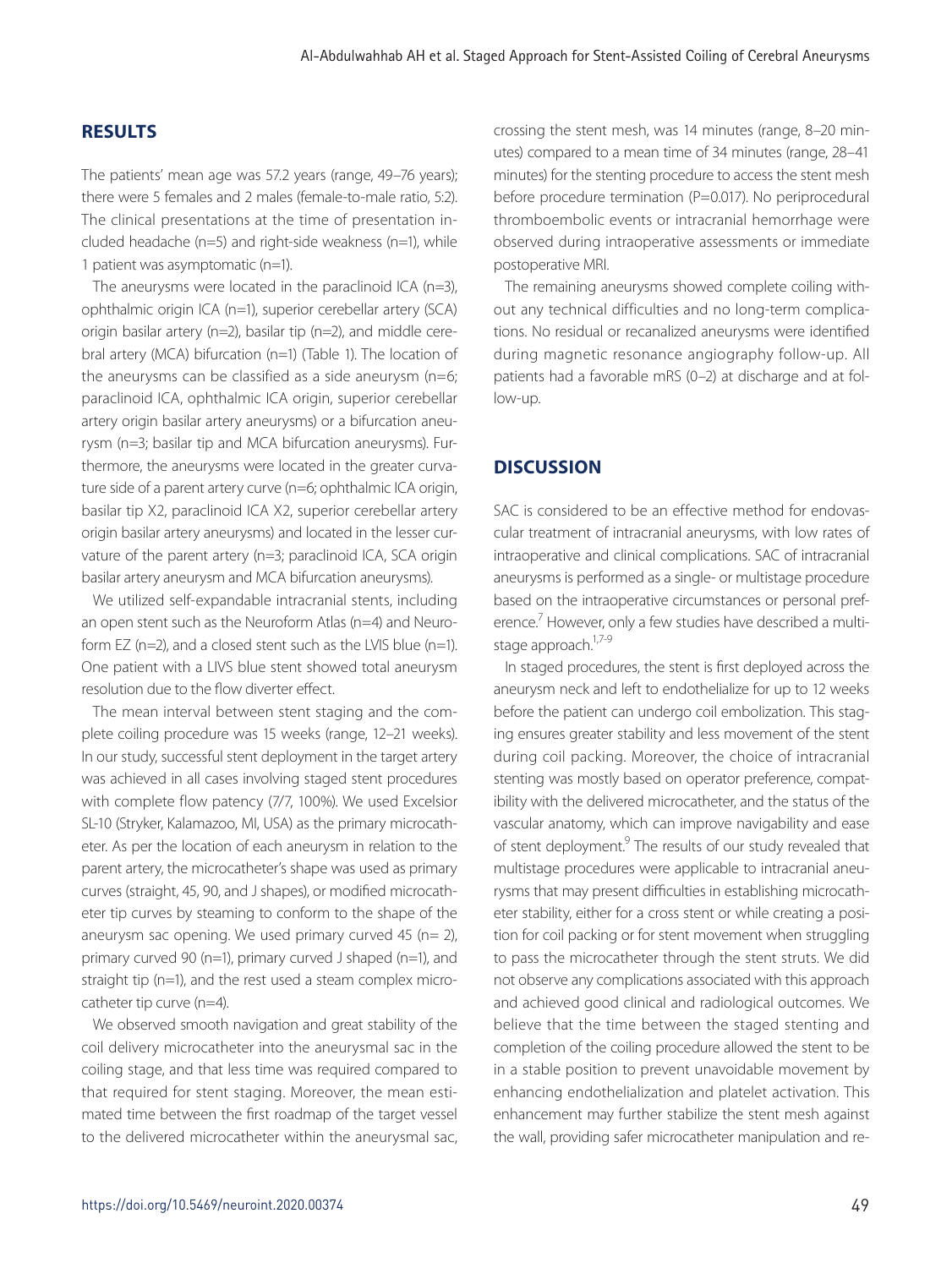duced incidence of thromboembolic events. A large cohort study is needed to verify this theory as well as our finding that the multistage approach resulted in fewer periprocedural complications than a single-stage procedure, which may be attributed to the interval between stenting and coiling that may provide a sufficient stent insulation time to avoid complications.7

Advancing a microcatheter into an aneurysm in SAC embolization using the cell-through technique does not always feel secure. The closed-cell stent design at the proximal end with a flaring end provides good trackability and enhances the cell-through technique by smoothly passing a microwire in the stent lumen. When a microwire cannot be advanced through the stent or is stuck in the struts, a microwire looping technique provides easy navigation through the inside of the stent lumen. In contrast, an open-cell stent design, with both ends flared, provides excellent stability to the vessel wall and wall apposition. Microcatheters and microwires can easily pass through the inside of the stent without irritating the struts. Nevertheless, once the aneurysm selection is made using the cell-through technique, the microcatheter is stuck within a cell of the stent, becoming very stable while inserting coils. Thus, patients with small-caliber, stenotic, or very tortuous parent arteries may be good candidates for this technique.<sup>10</sup>

Self-expanding stents provide more support in aneurysm packing, with an increased neck coverage ratio, in addition to improved treatment durability through a combination of flow diversion, parent vessel straightening, and fibroelastic tissue formation along the neck of the aneurysm. This helps prevent aneurysm recanalization by redirecting flow and facilitating endothelialization at the aneurysm neck.<sup>1,9</sup> Another study suggested that hemodynamic changes after stent crossing of the aneurysmal sac play a role in changing the parent vascular configuration.<sup>11</sup>

In our study, we identified anatomical and technical factors that may influence the ability of a microcatheter to pass the stent mesh and cause difficulties in aneurysmal sac catheterization. The anatomical factors were closely and independently associated with the aneurysm location, which was further influenced by regional vascular flow and may have a complex geometry as seen in the communicating artery or MCA branching aneurysms. We believe that for aneurysms located in the greater curvature side of a curved parent artery, it is more often than not easier to catheterize them than locate the lesser curvature side, unless they are

not in the direction of flow impacted (Table 1)*.* Technical factors play an important role in microcatheter navigation through the stent, including the stability of the guiding catheter and the proximity to the aneurysm, which are important for achieving optimal control for microcatheter stabilization. Furthermore, steady guidance of the catheter over a great distance is necessary for sufficient sustenance of the devices, especially in tortuous vessels. The precise shaping of microcatheter tips to conform to the aneurysm's configuration is also a key factor for safe aneurysm embolization after crossing the stent. Proper shaping can reduce microcatheter resistance during its navigation. Moreover, the selection of an appropriate microcatheter size and tip flexibility are crucial, as different properties affect the navigation strategy to cross the stent mesh and the stabilization within the aneurysmal sac. Finally, stent selection also plays a role in the feasibility of microcatheter navigation through the pores of the stent mesh and conformation against the vessel wall. In comparison with laser-cut stents, braided stents caused difficulties while re-crossing the stent after deployment.

Stent deployment plays a role in modifying mechanical, hemodynamic, and biological properties. With respect to the biological properties, the reaction of the stent to the parent artery wall is influenced by multiple factors, including vascular intimal injury, vascular remodeling, inflammation, and the healing process. After stent implantation, the adventitia and medium layers respond to stent-induced alterations, leading to vessel wall remodeling and resulting in significant changes to its mechanical properties. Muscle fibroblasts in the media layer can shrink, migrate, and secrete extracellular matrix, leading to further fibrosis and subsequent decreased vascular compliance.<sup>12</sup>

The disadvantages of this approach include the long time required to complete aneurysm embolization, which is not favorable for the patient, and the requirement of unexpected staged stenting under general anesthesia. Nevertheless, we advise that since the operator is not in a rush to complete the procedure, he or she can stop before an unexpected event occurs and consider multi-staged SAC embolization.

This retrospective study included a small case series; thus, the effects of possible selection bias cannot be excluded. The results reflect the experience of a single neurovascular center with a specific technique and hospital medication protocol, all of which may differ from other centers.